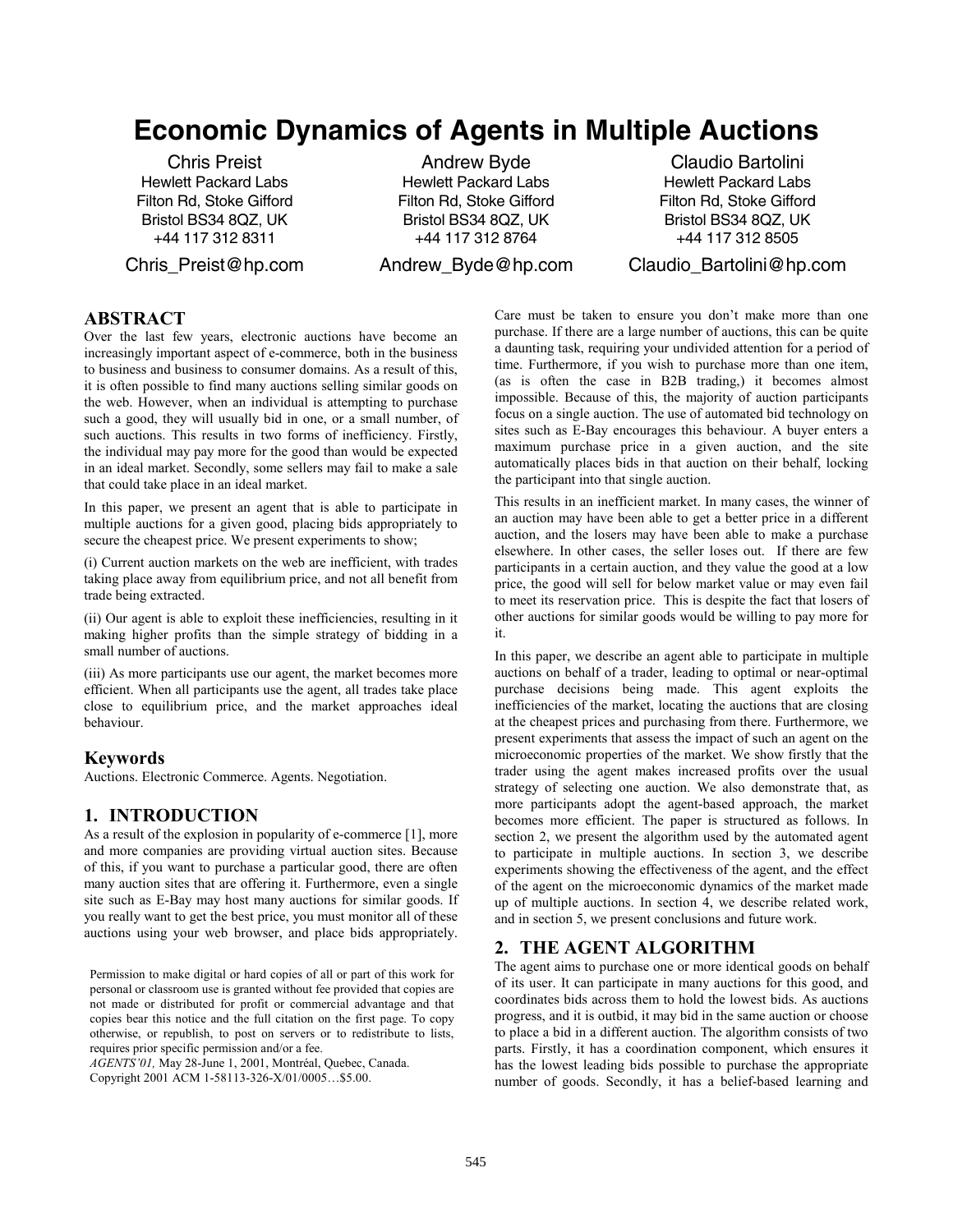utility analysis component to determine if it should deliberately 'lose' an auction in the hope of doing better in another.

## **2.1 Definitions**

An *auction house* may run one or more *auctions* for a given good. Each auction  $a_i$  offers  $n(a_i)$  goods for sale. Auctions are assumed to be English auctions in format, with *bidders* placing bids at the price they are currently willing to pay for the good. A bidder may place more than one bid in a given auction. The  $n(a_i)$  goods offered in the auction are sold to the bidders making the  $n(a_i)$ highest bids, for the price they bid. In case of two equal bids, the item goes to the earliest bidder. Hence the auction is *discriminatory* – some buyers will pay more than others for the same good. Different auctions impose different rules covering how a bid may be entered or retracted. For the purposes of this paper, we assume that a buyer may not retract a bid, and a buyer may enter a bid provided it is at least a certain minimal increment  $\delta$  above the  $n(a_i)$ th highest bid. See Wurman et.al. [2] for a taxonomy of alternative design decisions in auctions.

Our agent participates in many auctions selling similar goods, spread out between many auction houses. It wishes to purchase m goods in these auctions, and is given a valuation of v on each good by its user. To do this, it monitors the set of auctions currently progressing. For each auction  $a_i$ , it observes the  $n(i)$ highest bids. In other words, it observes the values of the bids which, if the auction terminated immediately, would result in a successful purchase. We refer to these as the currently *active* bids. An active bid  $b_1$  is *lower in precedence* than  $b_2$  if it is lower in value, or if it is the same value but was submitted later. To represent the reservation price r, we assume that the seller initially places  $n(i)$  bids of value r-δ, where  $\delta$  is the minimum bid increment.

#### **2.2 The Coordination Algorithm**

Let L be the number of currently active bids that are held by our agent. (Initially, L will be zero.) To ensure it makes m purchases, it needs to make new bids that result in it having an additional (m-L) active bids. As we shall see, this may require it to make more than (m-L) bids, as it may need to outbid itself.

If the agent is to hold j additional active bids in auction  $a_i$ , it must place bids that beat the lowest j of the currently active bids placed by competitors. We define the *beatable-j list* for auction ai to be the ordered set of the lowest j active competitor bids  $\{b^i_1, \ldots, b^i_j\}$ (where b<sup>i</sup> <sup>J</sup> has highest precedence), together with all active agent bids  $\{b_1^i, \ldots, b_K^i\}$  with precedence lower than  $b_1^i$ . To beat the bids in this list, the agent must place j+k bids of value  $b^i$ <sub>J</sub>+ $\delta$  where  $\delta$  is the minimum bidding increment. The *incremental cost* to the agent of placing these bids, if successful, above the cost that it would have incurred in auction  $a_i$  previously, is  $j^*b^i$  +  $\delta$  - $\Sigma\{b^i_1,..,b^i_k\}$ . The beatable-0 list of any auction is defined to be the empty set, and has incremental cost of zero. Obviously, an auction for q goods has no beatable-j lists for j>q.

The agent now constructs potential *bid sets*. A bid set is a set of beatable-j lists that satisfies the following criteria;

- 1. The set contains exactly one beatable-j list from each auction.
- 2. The beatable-j lists contain, in total, exactly (m-L) bids made by parties other than our agent.(In other words, the sum of all  $J = m-L$

In other words, each bid set represents one possible way of placing bids to ensure that our agent will gain an additional (m-L) active bids, and therefore will hold exactly m active bids. We define the incremental cost of each of these bid sets to be the sum of the incremental costs of the beatable-j lists in it.

The agent must generate the bid set with the lowest incremental cost. In addition, it must avoid generating bid sets that contain a bid equal to or greater than its valuation of the good, v. Various algorithms can be used to do this. We have adopted a depth first strategy through the space of possible bid sets, pruning areas of the search space which are higher cost than the best solution found so far. Full details are presented in [3]

If there is more than one bid set with identically lowest cost, the agent chooses one arbitrarily. If no such bid sets exist, the agent relaxes condition 2 and finds the smallest i such that at least one bid set exists which contains (m-L-i) bids made by parties other than the agent. Given this i, the agent chooses the bid set with the lowest incremental cost.

Having generated the bid set with the lowest cost, the agent places bids in each auction. For each beatable-j list in the bid set, the agent places j+k bids of value  $b^j$ <sub>J</sub>+ $\delta$  in the corresponding auction ai.

The agent continues to monitor the auction, and repeats its analysis if other parties place new bids. In this way, the agent ensures it maintains m active bids at the least possible cost to itself, unless doing so requires it to place bids above its valuation of the good. Providing all auctions terminate simultaneously, this will result in it buying the goods at the best price possible, given the competition in each auction.

#### **2.3 Auctions Terminating at Different Times**

Now, we consider the case where auctions terminate at different times. In such a situation, the algorithm above will not necessarily behave optimally. Imagine a situation where an auction starts every half-hour, and lasts for an hour. The agent would always monitor two auctions, one that is nearer closing than the other. Inevitably, bids will be higher in the auction that is nearing completion. Hence the agent would switch bidding to the newer auction, and withdraw from the auction about to close. If this continued, the agent would never make a purchase, but would simply switch bids to a new auction every half-hour.

The agent needs a mechanism for determining whether to remain in an auction which is about to close, even when there are other auctions with lower current bid prices. To do this, it must be able to make a trade-off in terms of expected value between the relative certainty of remaining in an auction about to close, against the risk of participating in a newer auction. The newer auction may result in a lower purchase, or may result in a far higher purchase price above the agent's valuation of the good. In this section, we propose a mechanism for doing this.

The mechanism we use combines simple learning with utility theory. The agent uses learning to build a model of the spread of valuations held by participants in different auction houses. Then, based on its beliefs about these valuations, it calculates the utility of likely participation in persisting auctions, and compares this with the certain outcome in the terminating auction. If the terminating auction has a higher utility, it remains a participant and makes the purchase. If the remaining auctions have higher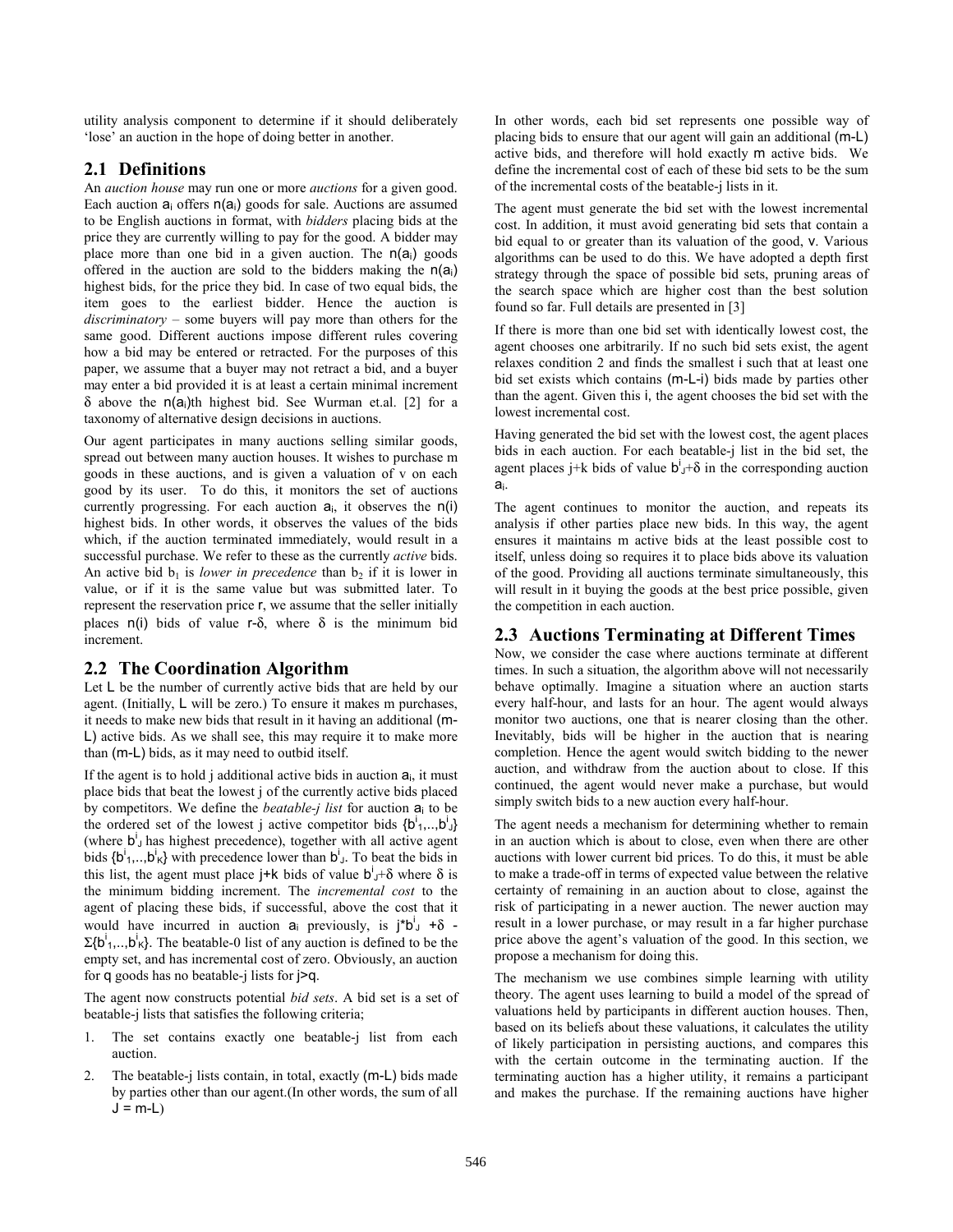expected utility, it withdraws from the terminating auction and continues participation elsewhere.

#### *2.3.1 The Learning Mechanism*

The agent generates a model of the potential outcome of auctions by creating a model of each auction house. For a given auction house and a given type of good, it creates a belief function  $B(x,q)$ representing the probability that x bidders value the good with a valuation greater than q in a given auction for that good. It builds up this function by monitoring auctions for the good conducted by the auction house. Various possible learning techniques can be used to generate this function, and are discussed in [3]. The exact choice will depend on the underlying dynamics of the demand for the good under consideration.

Using this function, we can estimate the probability that a bid of a certain value will be successful in an auction by a given auction house. Consider an auction for n goods, in which our agent wishes to purchase one. The probability that a bid of q by our agent will be successful can be estimated to be  $1 - B(n,q)$ ; i.e. 1 minus the probability that n other bidders are prepared to outbid our agent.

There is a flaw in this model, which must be taken into account if it is to be successful. Unlike a Vickrey or Dutch auction, an English auction reveals nothing about the valuations of successful bidders. In other words, if a bidder makes a successful bid of x, we cannot be sure how much higher they may have been willing to bid. To take account of this, it is necessary to add some kind of heuristic weighting to the belief function – we must increase the value of a successful bid by a certain amount, to reflect this possible willingness to bid higher. One possibility is to add a small random amount to each successful bid. In some domains, it may be possible to use econometric data to determine accurately the range that this should be drawn over, while in other domains it may be necessary to use a heuristic estimate.

#### *2.3.2 Utility analysis of leaving an auction*

We now consider how this belief function can be used to compare the expected payoff of an auction that is about to terminate with the less certain outcome of other auctions that terminate later. For the sake of clarity and brevity, we present the technique assuming our agent wishes to purchase a single good.

The expected payoff from the terminating auction is simple to calculate. Assuming our agent is holding an active bid q, or is able to place one at the last moment, then the payoff will be (v-q). If the agent is unable to place a bid because all active bids are beyond its valuation of the good, then payoff will be zero and the agent is forced to participate in other auctions.

The expected payoff of continuing to participate in the nonterminating auctions is more complex to calculate. To do this, we use the belief function to calculate the probability our agent will be able to make a purchase at various possible bid prices. Recall that, for a given bid price q, the probability our agent will make a successful bid in an auction run by a given auction house is 1- B(n,q), where n is the number of goods being sold. Similarly, the probability that our agent will be able to make a successful bid at a lower price, q-1, is 1-B(n,q-1). Hence, the probability that our agent will succeed with a bid of q and no lower is  $B(n,q-1)$ - $B(n,q)$ . The utility of this outcome will be  $(v-q)$ . Hence, we can calculate the expected utility of participating in a given auction as;

$$
\sum_{q=0}^{v} [B(n,q-1) - B(n,q)](v-q)
$$

Of course, as the auction may already be in progress, it is necessary to take into account the current active bids in that auction. The general belief function  $B(x,q)$  for the auction house is therefore adapted for this particular auction  $a_n$  to give B- $(a_n, x, q)$ . If the good being traded is a private value good, and hence all buyers have valuations independent of each other, this is defined as follows;

Let p be the value of the xth highest bid in auction  $a_n$ 

Then B(
$$
a_n
$$
, $x$ , $q$ ) = B( $x$ , $q$ )/B( $x$ , $p$ ) for all  $q \ge p$ 

$$
1 \text{ for all } q < p
$$

Given an expected utility on the remaining auctions, the agent must decide whether to place higher bids in the auction that is about to terminate, or withdraw from it. If we assume that the agent is risk neutral, then it will be willing to bid up to a value where the actual utility of the terminating auction is the same as the highest expected utility among the remaining auctions. In other words, it is prepared to make a maximum bid  $b_{\text{max}}$  of;

$$
b_{max} = v - \sum_{q=0}^{v} [B(n,q-1) - B(n,q)](v-q)
$$

In this way, the agent is able to make informed decisions about whether to continue bidding in an auction or to switch. If it is making multiple purchases, it may purchase some in the terminating auction, and choose to switch others to continuing auctions. Extensions of the algorithm to handle this case will be dealt with in a future paper.

# **3. EXPERIMENTAL ANALYSIS**

We now present an analysis of the efficiency of the agents, and their effect on the microeconomic properties of the market.

#### **3.1 Infrastructure**

A custom written simulator was used for all experiments. The simulator was written in Java, and ran entirely on one machine. A separate thread handled each auction's operation, and hence auctions operated asynchronously. In a given auction, each trading period was divided into rounds, in each of which there were two steps. In the first step the auction house asked each participating agent for its choice of bids, and accepted those bids that met the improvement criterion, which was that a bid shall be at least 1 higher than the current lowest bid. Duplicate bids are allowed, with earliest posted being considered higher. In the second step, all successful bids shouted in step 1 were broadcast to all participating agents. A run of an experiment ended when no auction received any new bids, at which point goods are awarded to the highest bids, at the bid prices.

## **3.2 Experimental design**

In each experiment there were 6 simultaneous auctions, with reservation prices {10, 20, 30, 40, 50, 60}. Each auction had 5 goods available for sale. There were always 40 buyers, whose reservation prices were 2 each of {35, 40, 45, 50, 55, 60, 65, 70} and the rest with reservation price 30. Each buyer's goal was to buy 3 goods. The utility of a trade to the auction was simply the trade price minus the auction's reservation price. The utility of a trade to the buyer was the buyer's reservation price minus the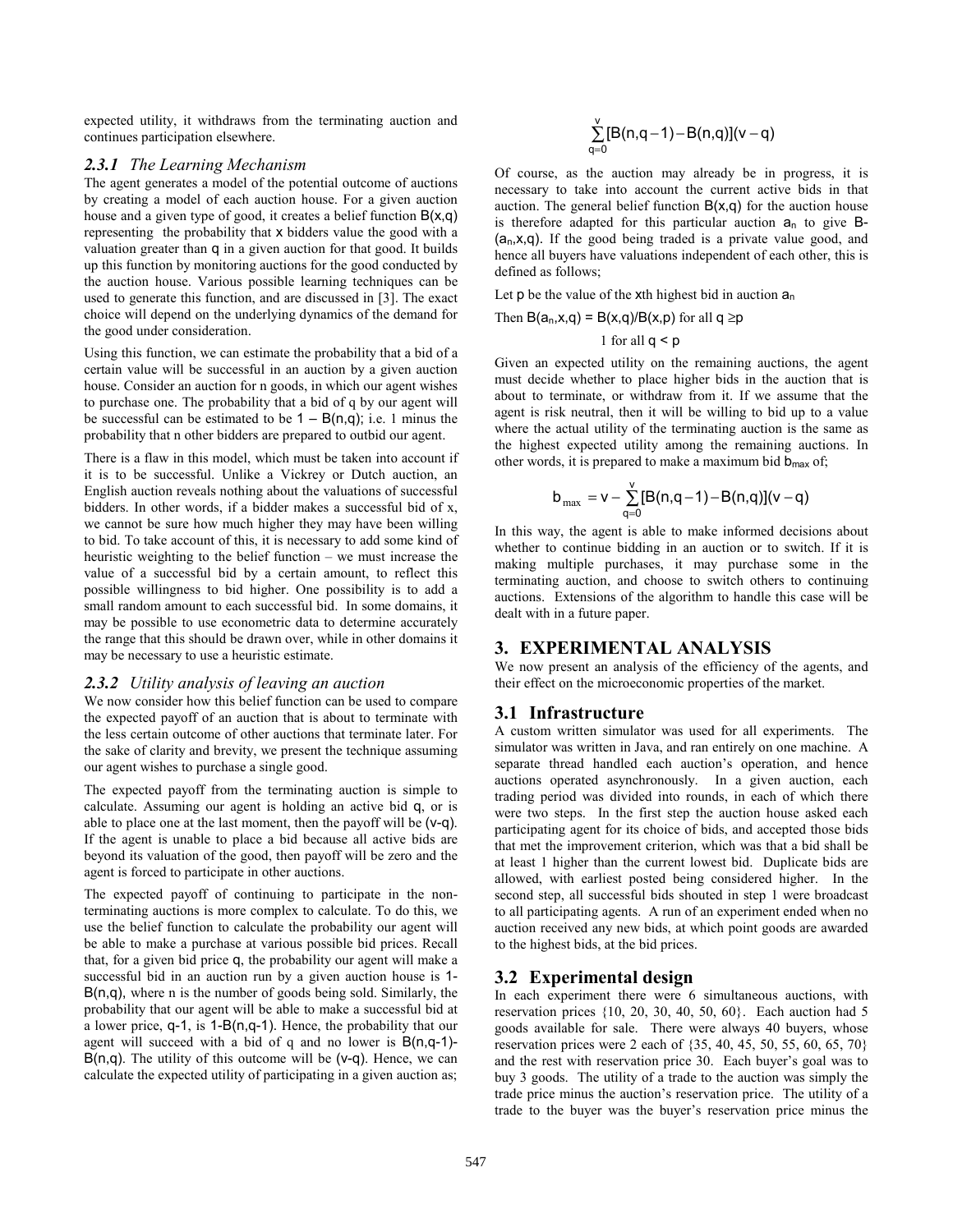

trade price, and buyers were constrained to buy as many goods up to a maximum of 3, provided the trade had positive utility.

The resulting supply and demand curves for the market are shown in Figure 1. The ascending supply curve shows that, as price increases, more sellers are willing to sell. The descending demand curve shows that, as prices increase, less buyers are willing to buy. At the intersection point, the number of buyers and sellers wishing to trade is equal. This is the *equilibrium price*, P<sub>0</sub>, and the quantity traded at this price is the *equilibrium quantity*,  $Q_0$ . In this particular setup, the equilibrium price is 50, and the equilibrium quantity is 25. In an ideal market, trade takes place at the equilibrium price, and according to the first theorem of welfare economics, the outcome is pareto optimal. (i.e. all gains from trade are realised.)

The experimental economist Vernon Smith used two measures in his comparison of actual markets with the ideal [4]. *Allocative Efficiency* is defined as the total actual profit earned by all the traders divided by the maximum total profit that could have been earned in an ideal market, expressed as a percentage. This is a measure of how much of the potential gain from trade has been realised within the market. *Smith's Alpha,* α, is a coefficient of convergence which measures how close actual trade prices are to the equilibrium. This is defined as  $\alpha = 100\sigma_0/P_0$ , where  $\sigma_0$  is the standard deviation of trade prices around  $P_0$  rather than around the mean price.



The simulation uses two types of bidding algorithm. We represent human bidders with a simple automated strategy. Before the auctions open, the buyer randomly chooses three different auctions, and attempts to purchase one good from each. It then bids against other bidders, up to its reservation price. Automated agents use the algorithm described in section 2. We present a series of experiments, exploring the effect of adding agents to the market. Initially, we run the market with no automated agents, and observe its efficiency. We then allow one buyer to use the agent strategy, and measure its utility gain in comparison with the naïve strategy, for different reservation prices. We then randomly assign automated agents to 0, 1 5, 10, 20, 30 and 40 of the buyers. In each case we observe the allocative efficiency and Smith's alpha, to identify how close to an ideal market the behaviour is.

# **3.3 Results**

Figure 2 plots the trading prices for the 6 auctions in a single run with no automated agents. Note the spread of trade prices, resulting in a high value of alpha (17.1). In auctions 2, 5 and 6, buyers have paid more than they would have in an ideal market. In auction 4, the seller has failed to make a sale, while in an ideal market, buyers would have been willing to trade at this price. Hence allocative efficiency is low (92%).

**Table 1. Utility extracted with and without an agent**

| Number<br>of other<br>agents | No agent,<br>reservatio<br>$n = 45$ | Agent,<br>reservatio<br>$n = 45$ | No agent,<br>reservatio<br>$n = 55$ | Agent,<br>reservatio<br>$n = 55$ | No agent,<br>reservatio<br>$n = 65$ | Agent,<br>reservatio<br>$n = 65$ |
|------------------------------|-------------------------------------|----------------------------------|-------------------------------------|----------------------------------|-------------------------------------|----------------------------------|
|                              | 1.32                                | 1.44                             | 5.85                                | 9.94                             | 14.5                                | 20.0                             |
| 9                            | 0.14                                | 0.08                             | 4.89                                | 5.52                             | 13.1                                | 15.8                             |
| 19                           | 0                                   | 0                                | 3.92                                | 4.67                             | 11.6                                | 14.6                             |
| 29                           | O                                   | 0                                | 4.06                                | 4.36                             | 12.85                               | 14.4                             |
| 39                           | 0                                   | 0                                | 3.25                                | 4.13                             | 12.3                                | 14.2                             |

Table 1 shows the utility gain that can be made by a single buyer adopting the agent approach. It compares the utility gain for a buyer with different valuations, either using the agent or not. The buyer competes against 39 other buyers, with the leftmost column specifying how many of these use the automated agent. The results are the average utility of the agent over 20 or more runs, where the other agents are randomly allocated to buyers. Looking at the first row, we see that the agent based approach yields higher utility than the standard strategy in all cases (Except in the case of 9 agents, with our agent having a reservation price of 45. We believe this is a statistical blip.) In the case of traders with reservation higher than the equilibrium price, the difference is substantial. However, looking down each column, we see that as more traders adopt the agent-based approach, the utility gained by each decreases. When more than half the community adopts the agent-based approach, each buyer makes less profit than they did when the community as a whole didn't use agent technology.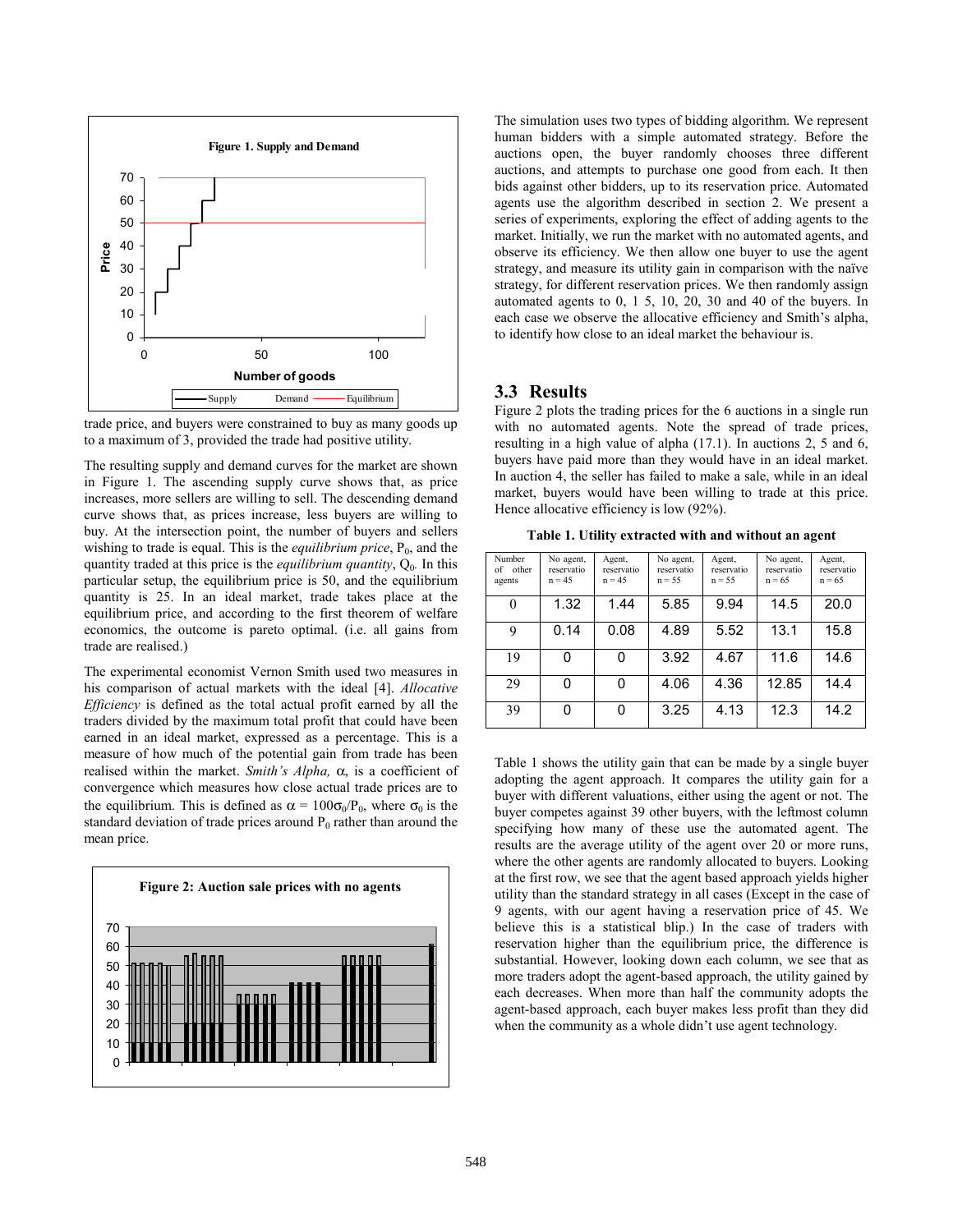



Hence, we have an interesting phenomenon, analogous to a multiparty form of the prisoner's dilemma; It is individually rational for any one buyer to adopt the automated agent, but this sets in motion a trend which is detrimental to each individual buyer, and hence to the social welfare of the community of buyers as a whole.Figures 3a and 3b show how, as more automated agents are added to the market, it becomes more efficient. The curves are the average value of alpha and allocative efficiency over 50 runs. It is interesting to observe that even a small number of agents can result in significant efficiency improvements in the market. This is even more pronounced if, rather than allocating agents randomly to buyers, the agents are adopted by buyers with high valuations.



In light of the lower utility that can be extracted if all buyers use an agent, one must ask where all the utility that this higher efficiency corresponds to is going. The answer in the case of English auctions such as the one we study, is to the sellers, as figure 4 shows. It plots the average profit made by each auctioneer, as more buyers adopt the agent. As can be seen, the average profit increases as the market becomes more efficient. The submarginal auctioneers (those with reservation prices higher than equilibrium price) lose out, failing to trade at all. However, this is more than compensated for by the additional profits made by the others. Hence, it is in the interests of auctioneers (unless they are submarginal) to promote the use of agents in their auction houses, as opposed to the simple automated bidding strategies offered currently.

#### **4. Related Work**

Research into automated negotiation has long been an important part of distributed AI and multi-agent systems. Initially it focused primarily on negotiation in collaborative problem solving, as a means towards improving coordination of multiple agents working together on a common task. Laasri, Lassri, Lander and Lesser [5] provide an overview of the pioneering work in this area. As electronic commerce became increasingly important, the work expanded to encompass situations with agents representing individuals or businesses with potentially conflicting interests. The contract net [6] provides an early architecture for the distribution of contracts and subcontracts to suppliers. It uses a form of distributed request-for-proposals. However, it does not discuss algorithms for determining what price to ask in a proposal. Jennings et.al. [7] use a more sophisticated negotiation protocol to allow the subcontracting of aspects of a business process to third parties. This is primarily treated as a one-to-one negotiation problem, and various heuristic algorithms for negotiation in this context are discussed in [8]. Vulkan and Jennings [9] recast the problem as a one-to-many negotiation, and provide an appropriate negotiation protocol to handle this. Other relevant work in one-toone negotiation includes the game-theoretic approach of [10] and the logic-based argumentation approach of [11].

As much electronic commerce involves one-to-many or many-tomany negotiation, the work in the agent community has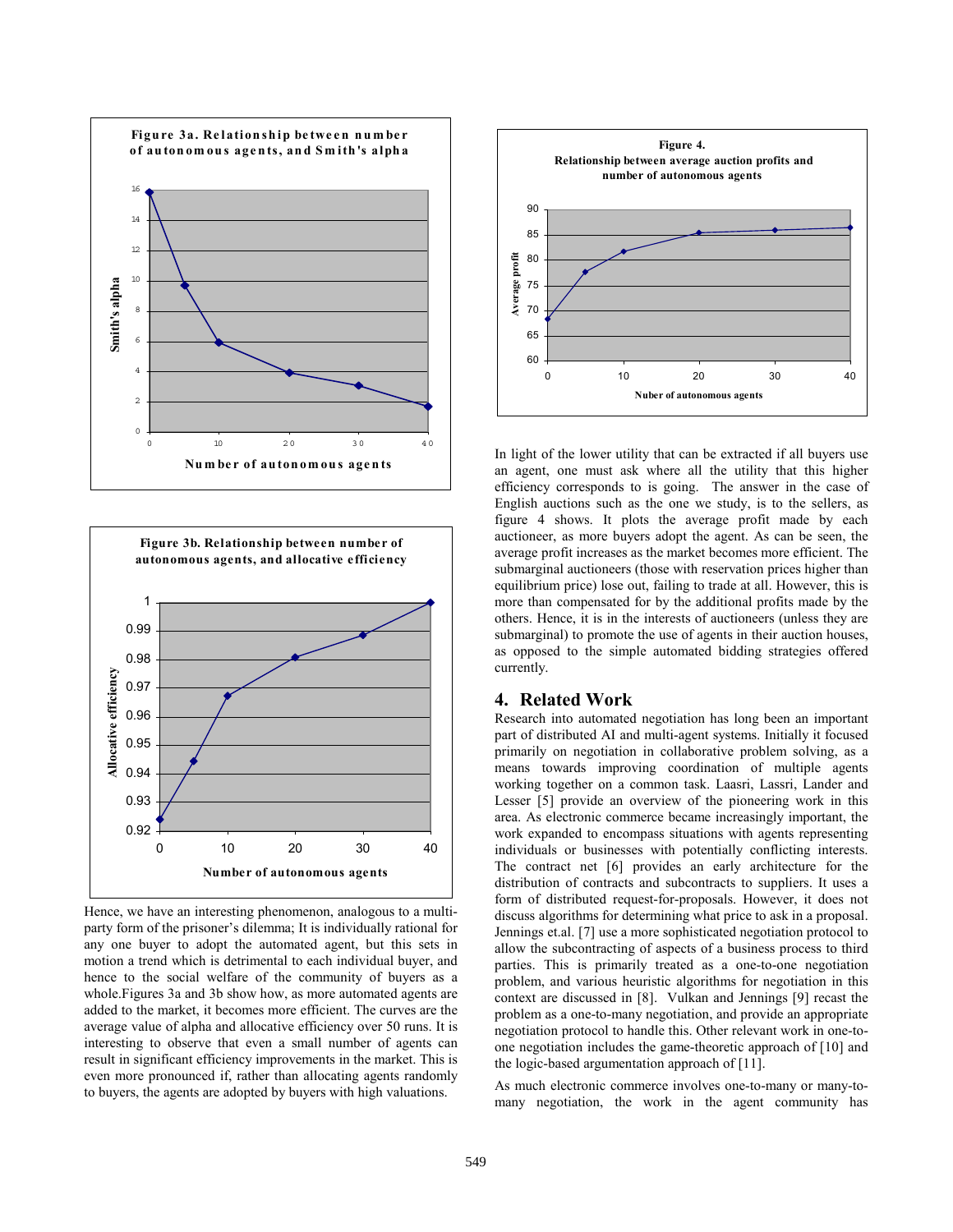broadened to explore these cases too. The Michigan AuctionBot [12] provides an automated auction house for experimentation with bidding algorithms. The Spanish Fishmarket  $\left[13\right]$  provides a sophisticated platform and problem specifications for comparison of different bidding strategies in a Dutch auction, where a variety of lots are offered sequentially. The Kasbah system [14] featured agents involved in many-to-many negotiations to make purchases on behalf of their users. However, the algorithm used by the agents (a simple version of those in [8]) was more appropriate in one-to-one negotiation, and so gave rise to some counter-intuitive behaviours by the agents. [15] and [16] present adaptive agents able to effectively bid in many-to-many marketplaces, and are the first examples of work which borrow techniques from experimental economics to analyze the dynamics of agent-based systems. [17] demonstrates how these can be used to produce a market mechanism with desirable properties. Park et.al. [18][19] present a stochastic-based algorithm for use in the University of Michigan Digital Library, another many-to-many market.

Gjerstad et. al. [20] use a belief-based modeling approach to generating appropriate bids in a double auction. Their work is close in spirit to ours, in that it combines belief-based learning of individual agents bidding strategies with utility analysis. However, it is applied to a single double auction marketplace, and does not allow agents to bid in a variety of auctions. Vulkan et.al. [21] use a more sophisticated learning mechanism that combines belief-based learning with reinforcement learning. Again, the context for this is a single double auction marketplace. Unlike Gjerstad's approach, this focuses on learning the distribution of the equilibrium price. Finally, the work of Garcia et.al. [22] is clearly relevant. They consider the development of bidding strategies in the context of the Spanish fishmarket tournament. Agents compete in a sequence of Dutch auctions, and use a combination of utility modeling and fuzzy heuristics to generate their bidding strategy. Their work focuses on Dutch rather than English auctions, and on a sequence of auctions run by a single auction house rather than parallel auctions run by multiple auction houses. However, the insights they have developed may be applicable in our domain also. We hope to investigate this further in the future.

In this paper, we have shown how agents operating in multiple auctions can create a more efficient market. An alternative approach is to attempt to provide the right market mechanism in the first place, providing a centralized point of contact for all buyers and sellers to trade. Sandholm [23] proposes a sophisticated marketplace able to handle combinatorial bidding, and able to provide guidance to buyers and sellers as to which market mechanism to adopt for a particular negotiation. In the long term, as the different auction houses merge or fold and only a few remain, this approach will be ideal. In the short term, we expect improved market dynamics will occur through autonomous agents in multiple auctions.

It is interesting to contrast our analysis with that of Greenwald and Kephart [24]. They demonstrate that the use of dynamic price-setting agents by sellers, to adjust their price in response to other sellers, can lead to an unstable market with cyclical price wars occurring. We, however, show that (in a very different context) the use of agents improves the dynamics and stability of the market. From this, we can conclude that agent technology is not a-priori 'good' or 'bad' for market dynamics, but that each potential role must be studied to determine its appropriateness.

# **5. CONCLUSIONS AND FUTURE WORK**

We have presented an agent able to participate simultaneously in multiple auctions, and explored its properties. The experimental analysis has demonstrated that the agent strategy outperforms the standard single auction strategy significantly, and also leads to more efficient markets. However, as more participants adopt the agent-based approach, the community of buyers lose out, and end up making less profit than they made when no-one was using an agent. The auctioneers (sellers) are the ones who benefit most from the extra efficiency of the market.

In this paper we have presented experiments using a single. specific supply/demand graph. We intend to carry out further experiments with different supply/demand curves, and mathematical analysis, to determine if the sellers receive the additional surplus in all circumstances, or if the buyers may find the use of agents to be collectively as well as individually beneficial.

The experiments presented in this paper focus on auctions which run in parallel, and hence the automated agent does not need to make use of the utility mechanism to select between current and future auctions. Additional experiments will be carried out, exploring the effect of staggering and randomizing the auction start and end times, to explore the effect of this on the market dynamics and the capabilities of the agent to handle this.

In addition, we plan to extend the functionality of the agent. We will explore how effective different learning mechanisms are, and also adapt the agent to be able to participate simultaneously in a variety of different auction environments – eg Dutch, Vickrey, Continuous Double Auction, etc.

# **6. ACNOWLEDGEMENTS**

Thanks to Ian Dickinson for development of the experimental testbed, to Ivan Phillips for initial prototyping, and to Kenny Paterson for mathematical support.

## **7. REFERENCES**

- [1] Kalakota, R. and Whinston, A. Frontiers of Electronic Commerce. Addison-Wesley 1996.
- [2] Wurman, P.R. Wellman, M.P. and Walsh, W.E. A parameterization of the auction design space. Games and Economic Behavior, to appear, 2000.
- [3] Preist, C.W, Bartolini, C. and Phillips, I. Algorithm Design for Agents which Participate in Multiple Simultaneous Auctions. In Agent Mediated Electronic Commerce III (LNAI). Springer-Verlag: Berlin, Germany. To appear, 2000.
- [4] Smith, V.L Papers in Experimental Economics. Cambridge University Press, Cambridge 1992
- [5] .Laasri, B. Laasri, H. Lander,S. and Lesser, V. A Generic Model for Intelligent Negotiating Agents. International Journal of Intelligent and Cooperative Information Systems, 1(2) 1992 pp291-317.
- [6] Smith R.G.. The contract net protocol: high-level communication and control in a distributed problem solver.. IEEE Trans. Comput., 29, 1104-1113, 1980.
- [7] Jennings, N.R. Faratin, P. Johnson, M.J. O'Brien P.O. and Wiegand, M.E. Using Intelligent Agents to Manage Business